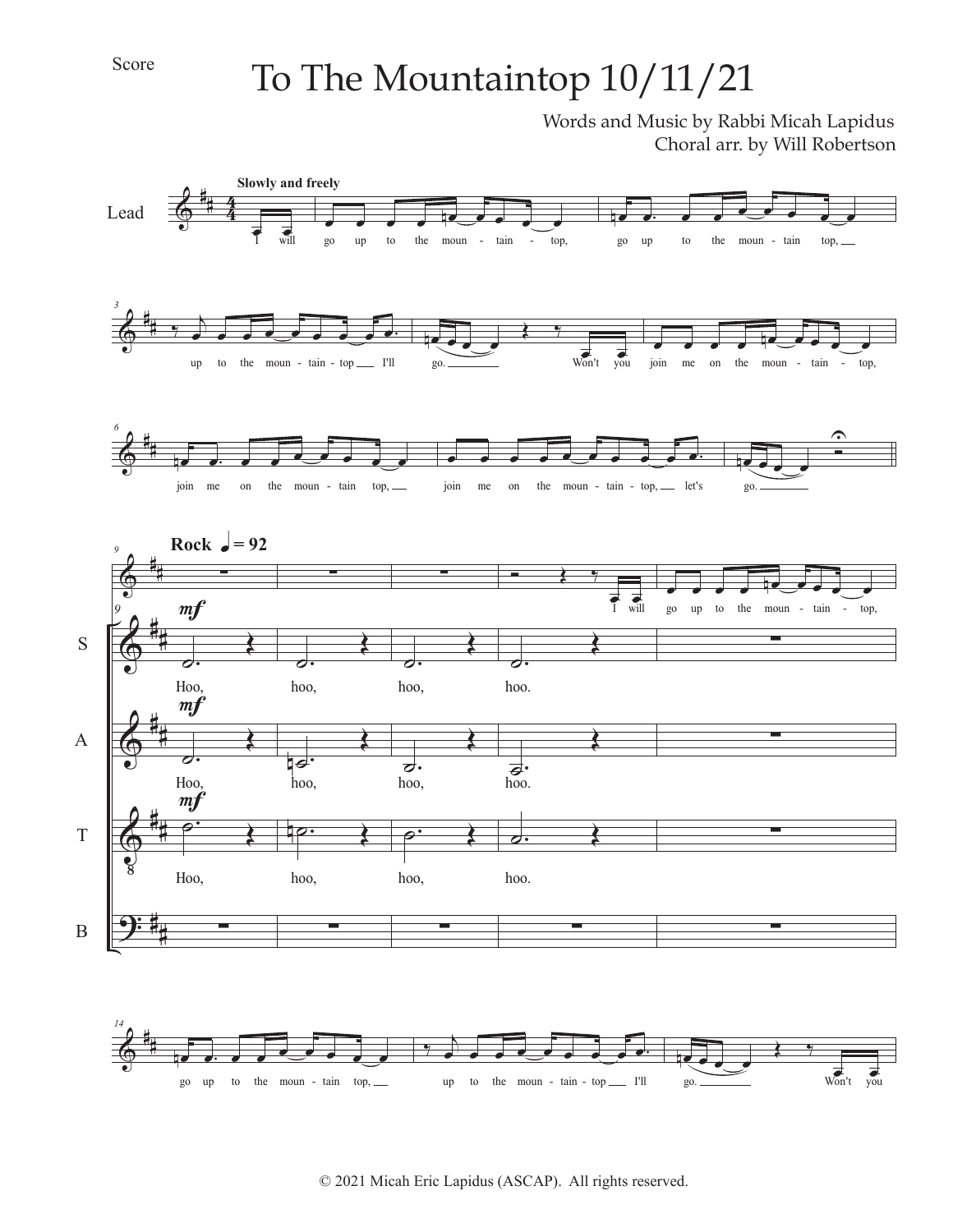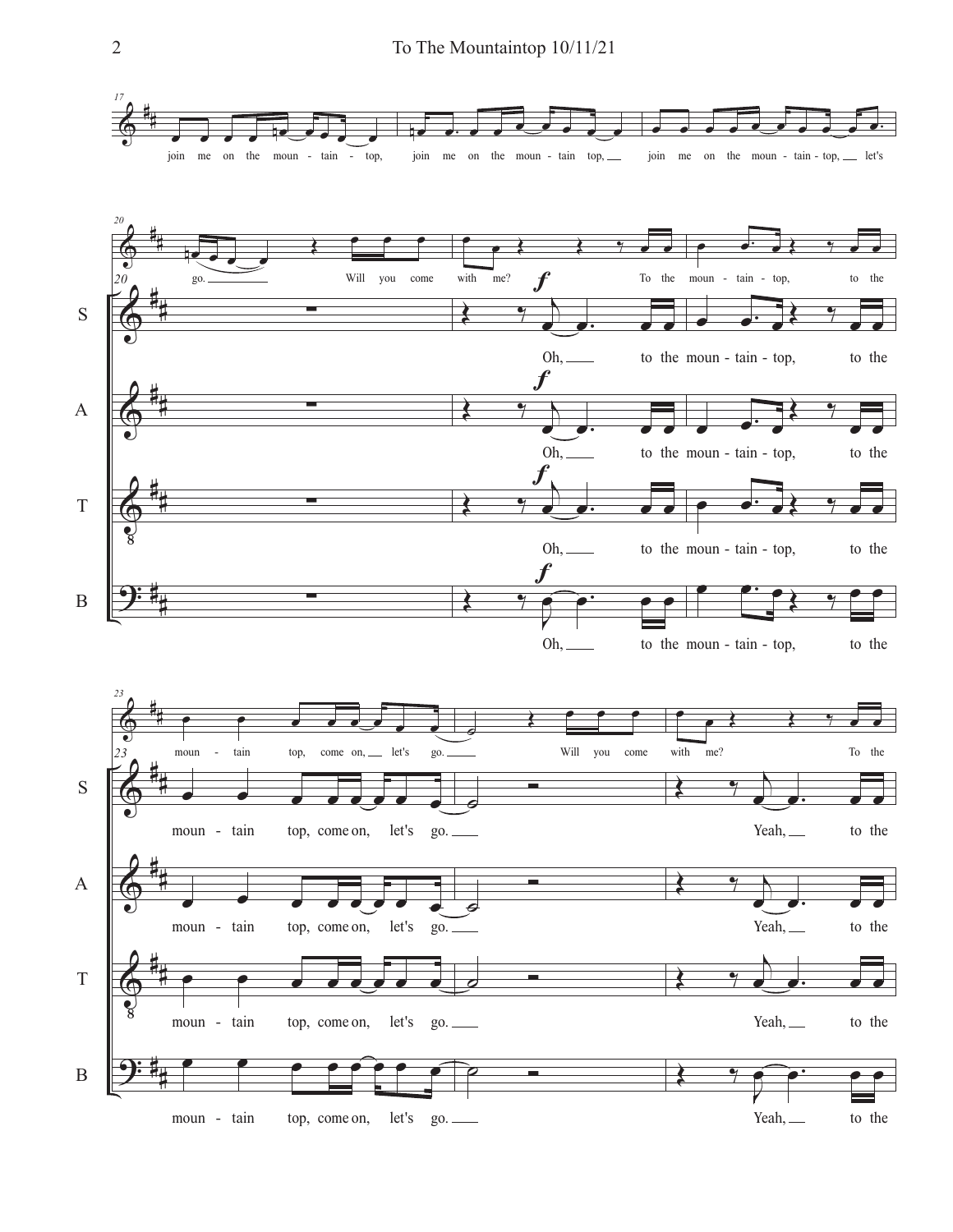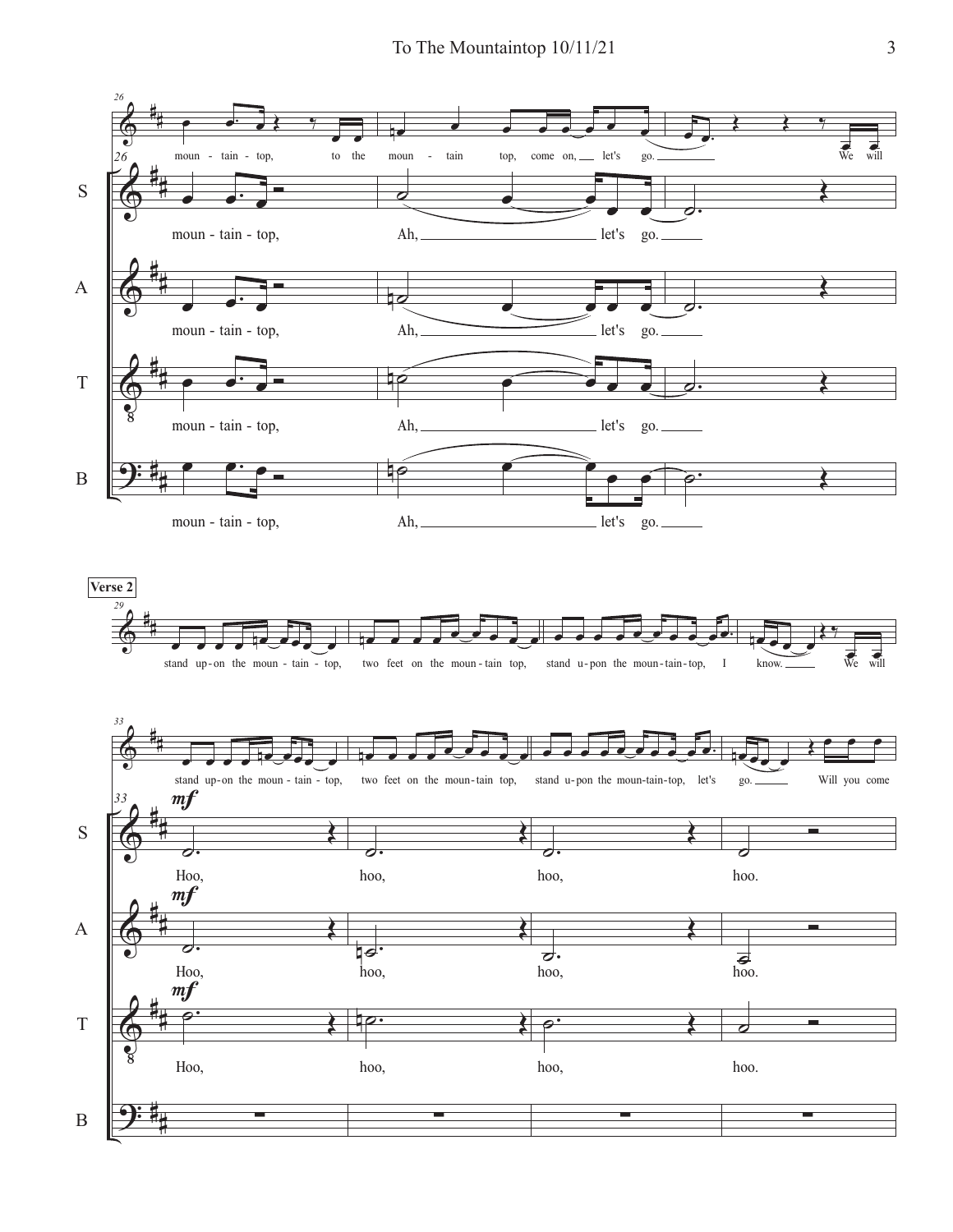

Will you come with me? moun - tain - top,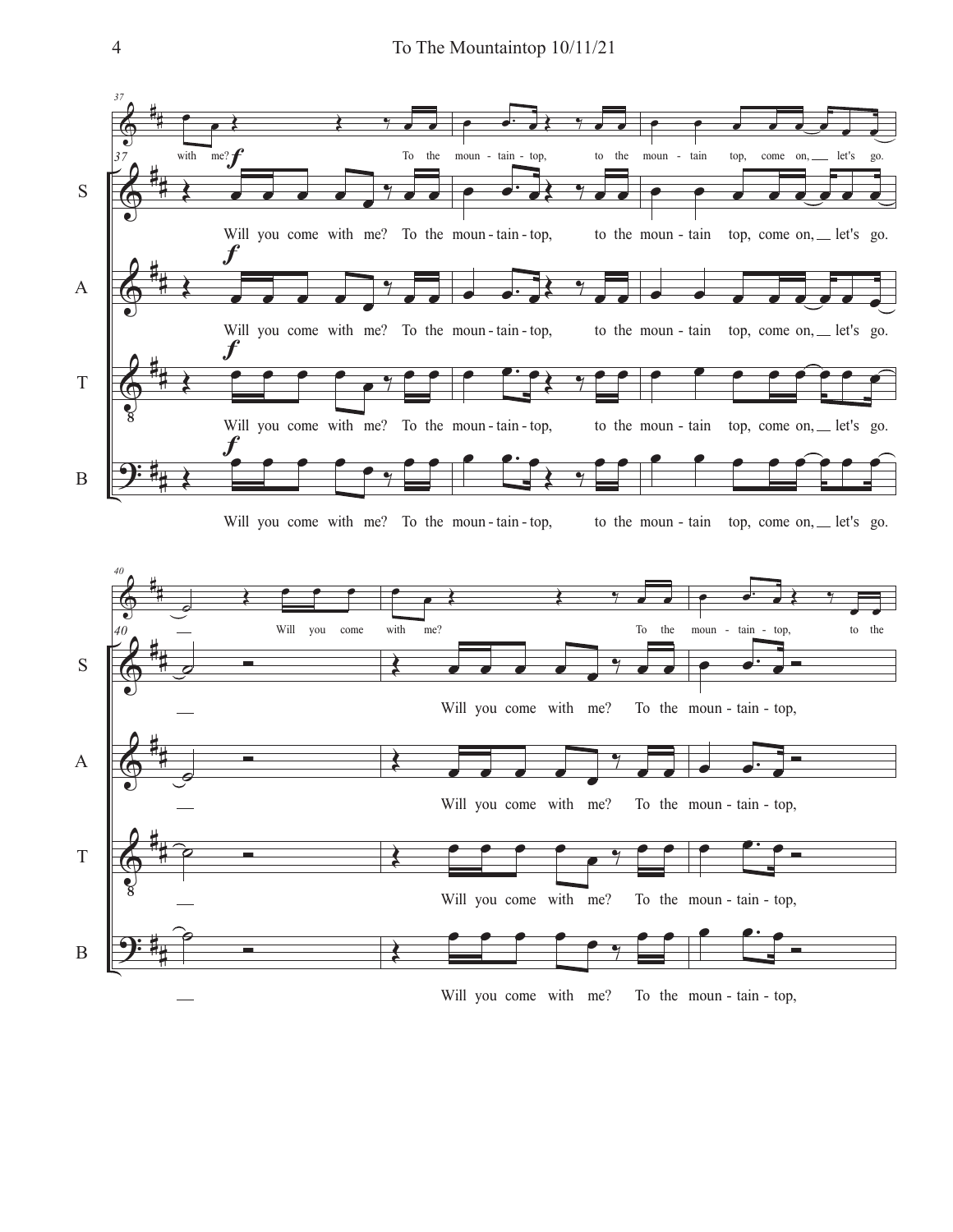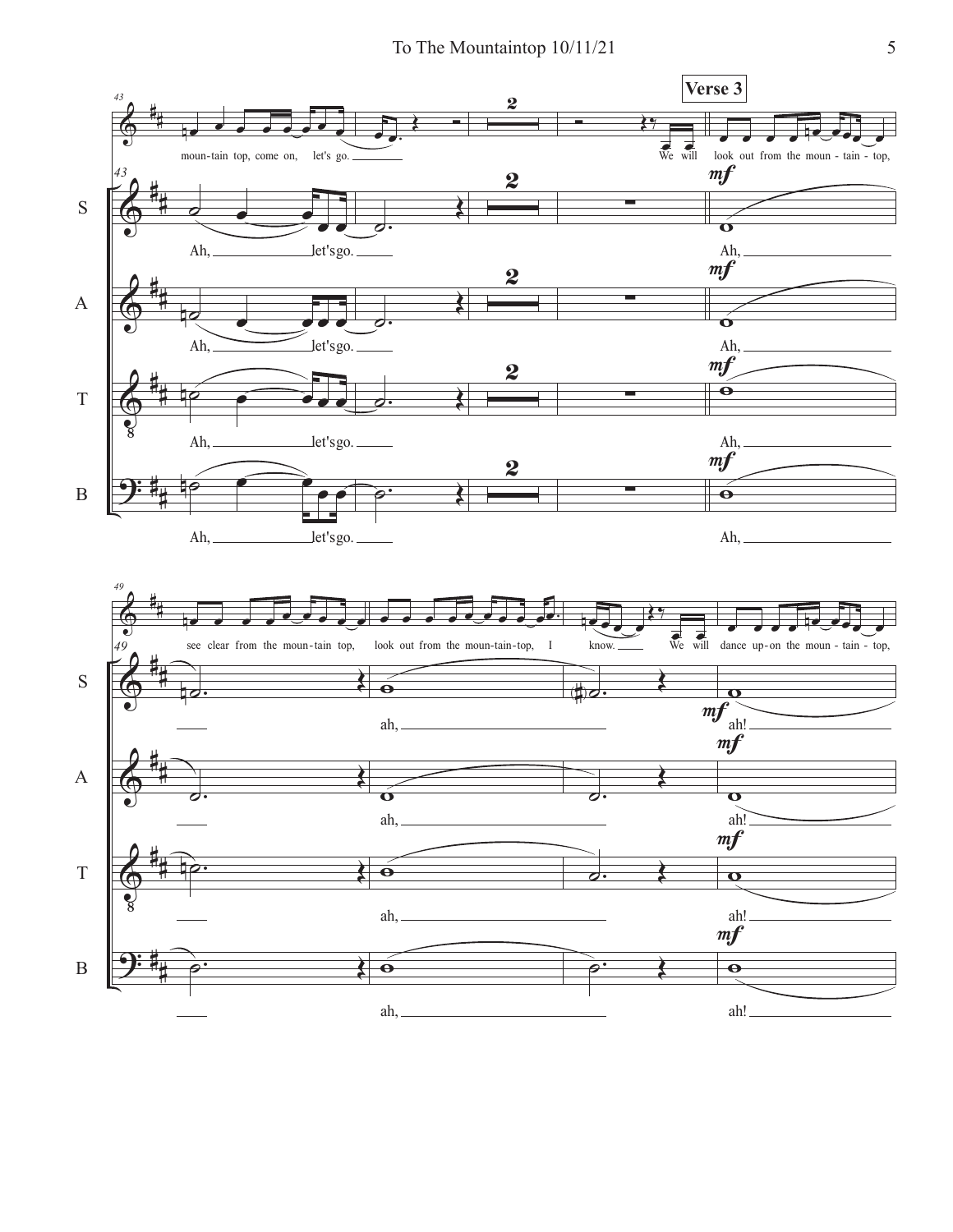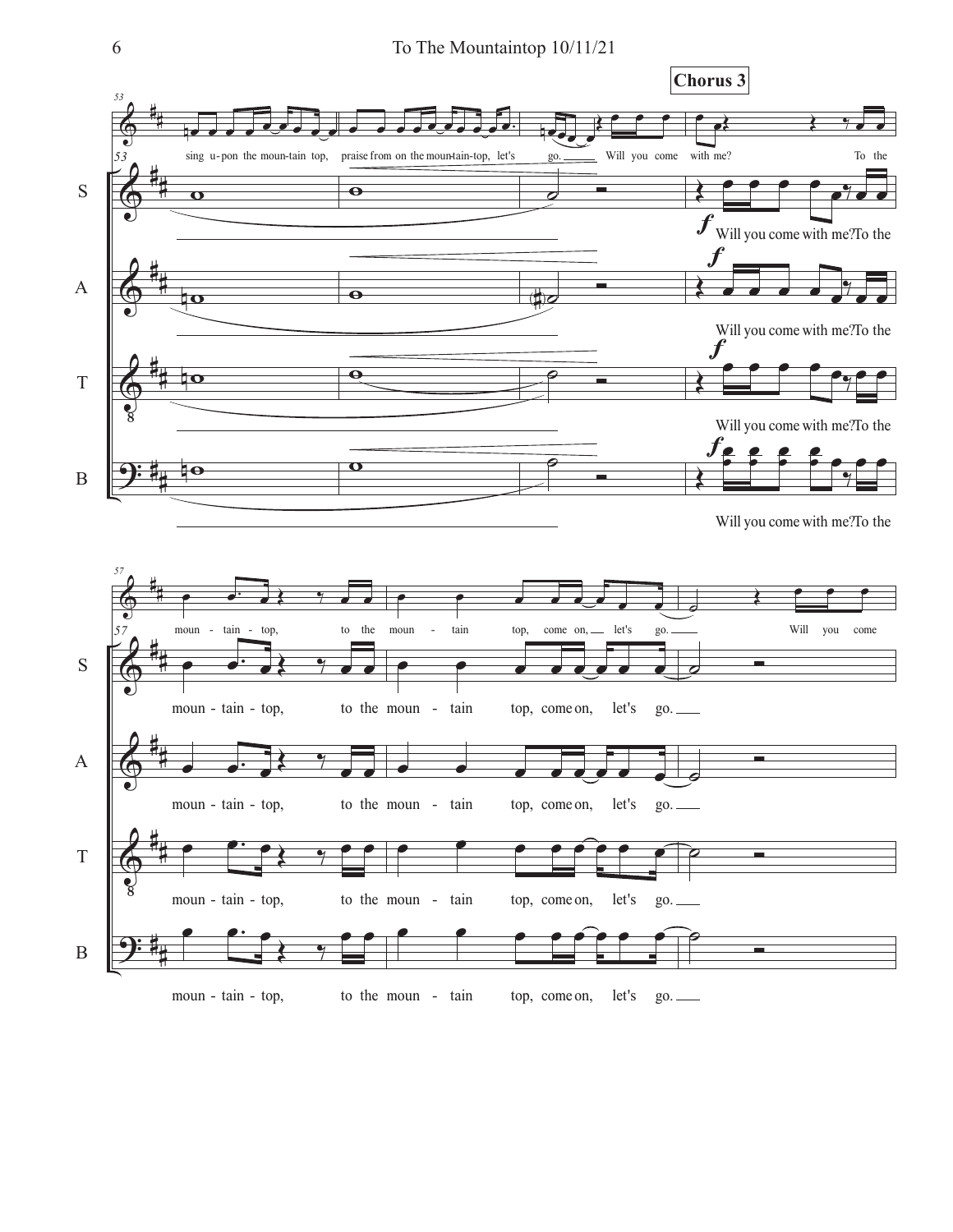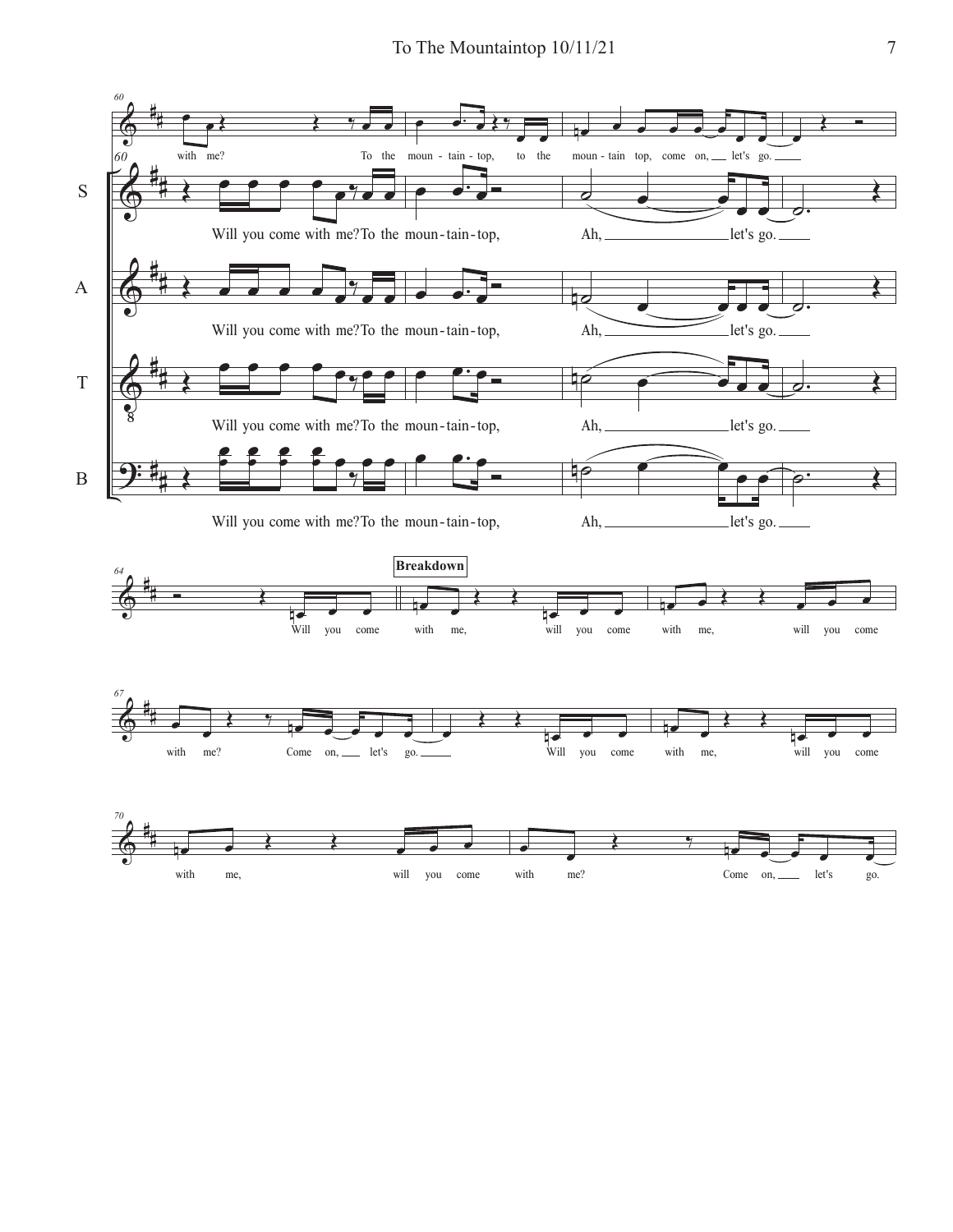![](_page_7_Figure_1.jpeg)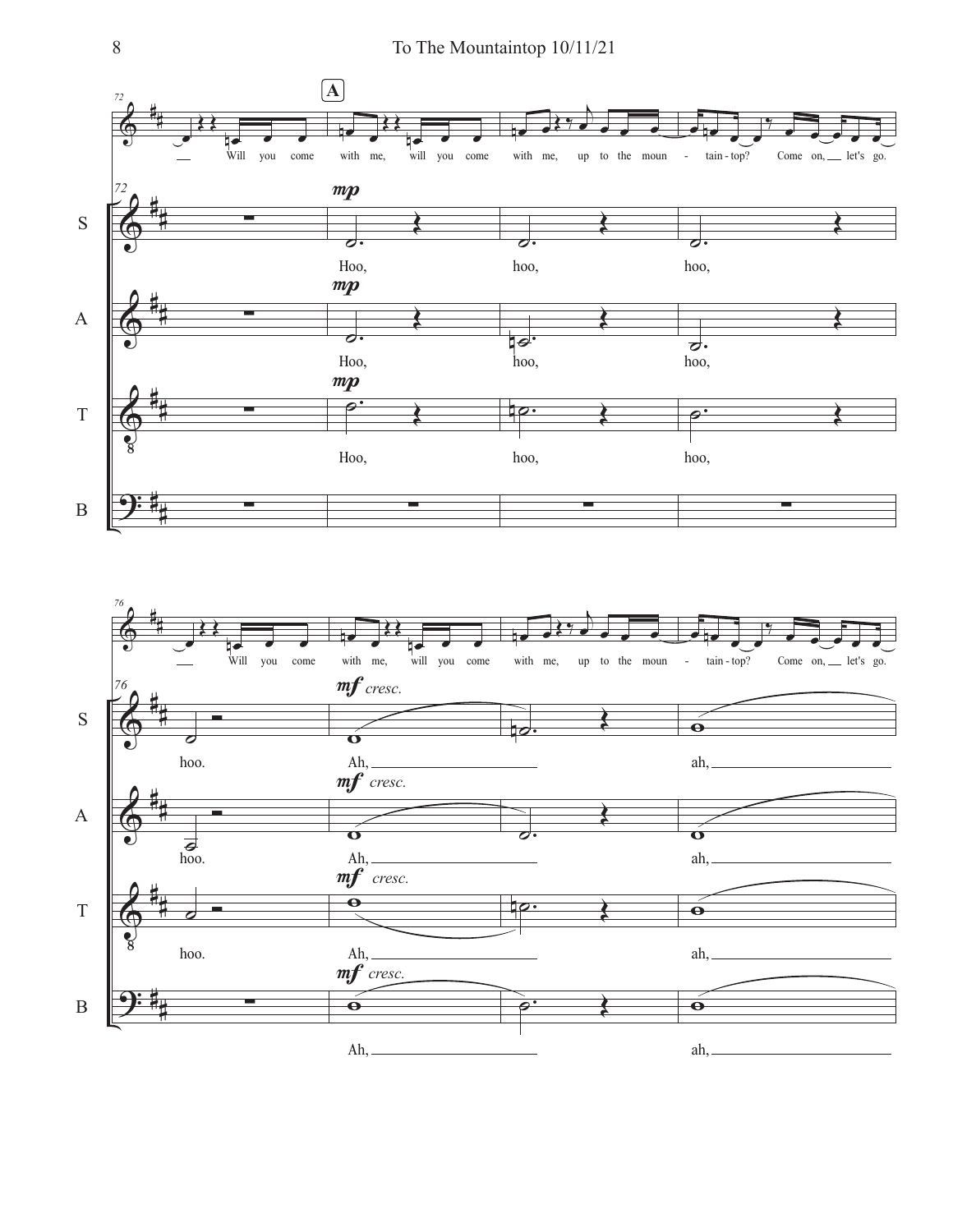To The Mountaintop  $10/11/21$  9

![](_page_8_Figure_1.jpeg)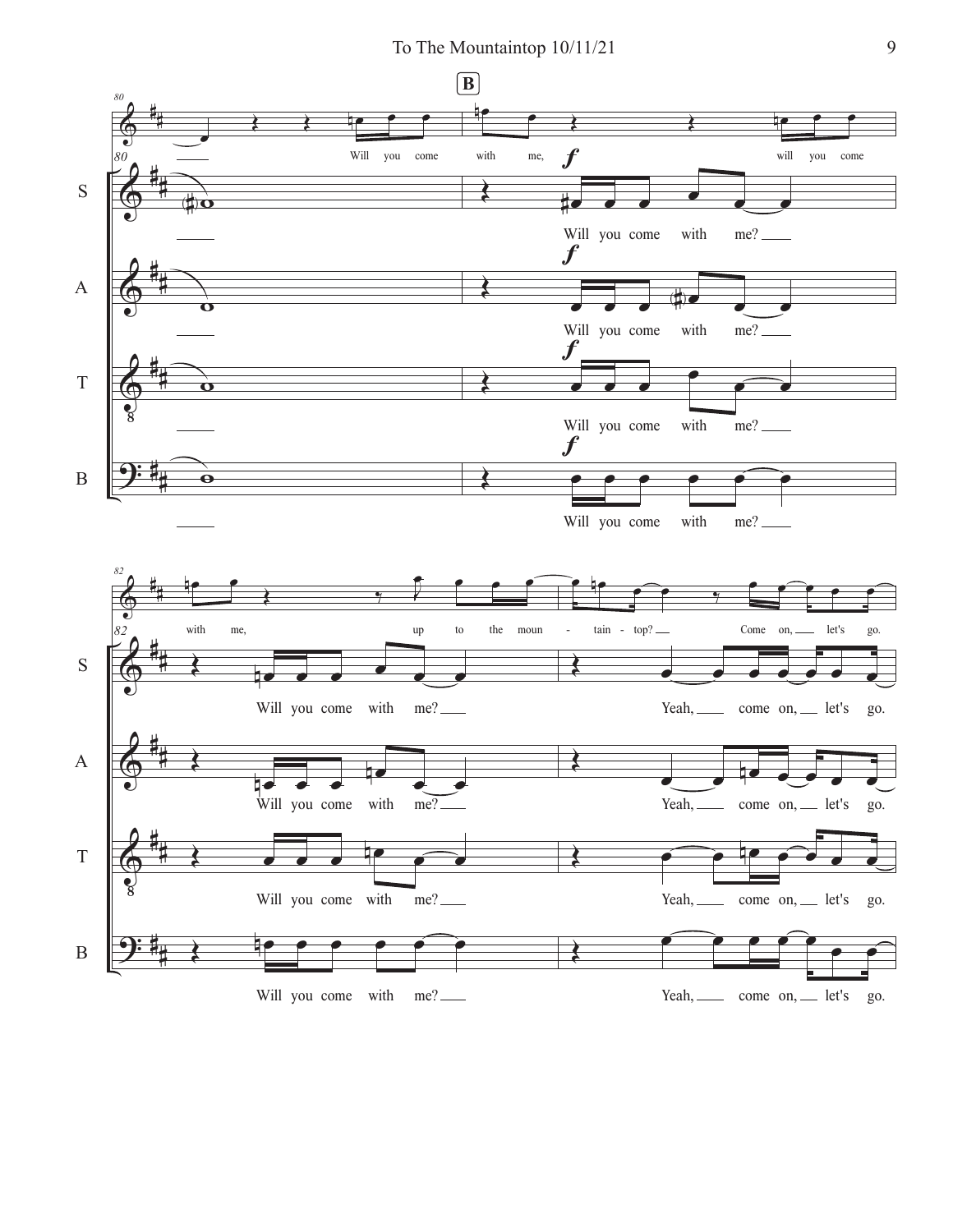![](_page_9_Figure_1.jpeg)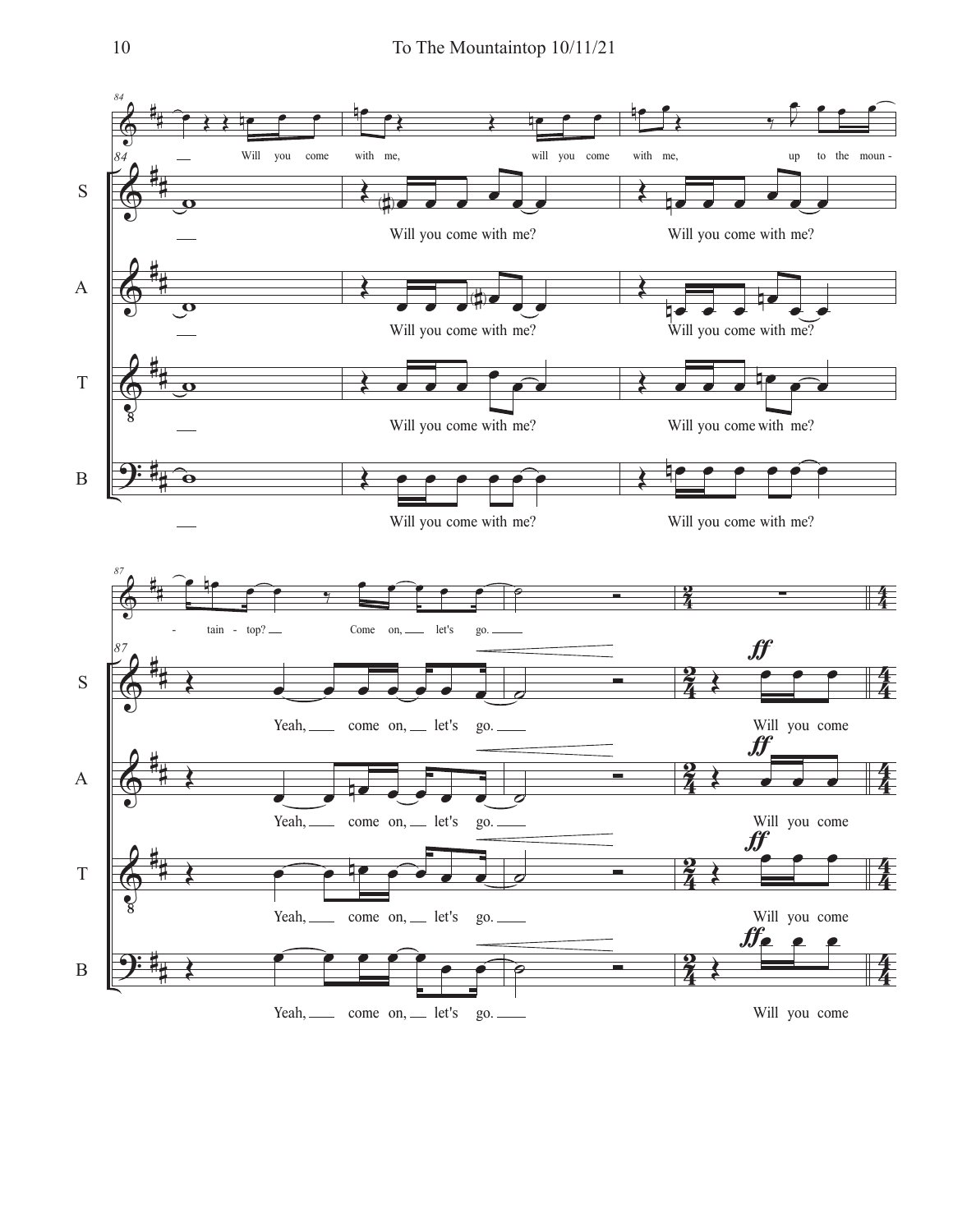![](_page_10_Figure_1.jpeg)